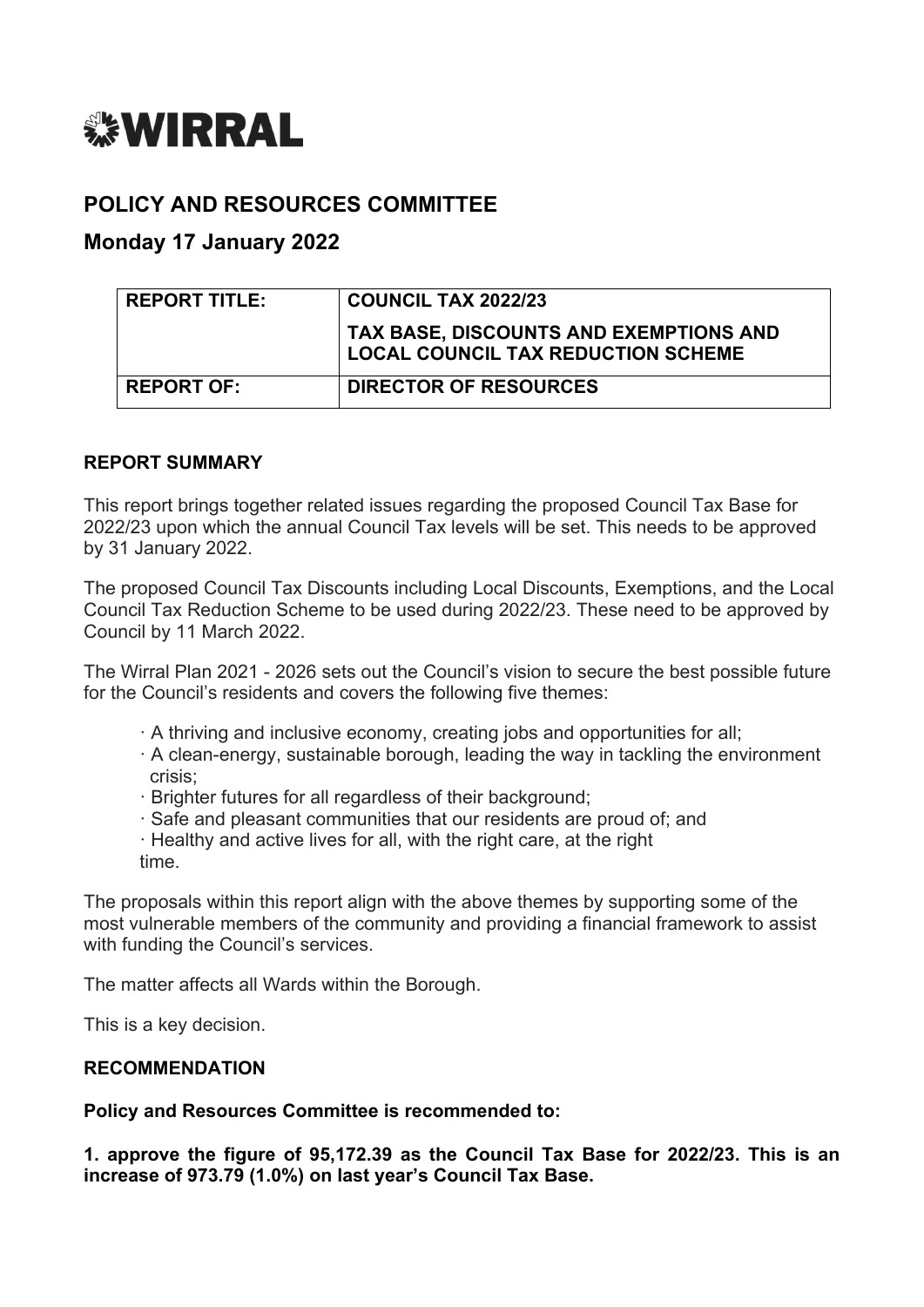#### **2. recommend to Council that:**

### **a. The level and award of each local discount for 2022/23 be as follows:**

### **Wirral Women's & Children's Aid**

To continue to award Wirral Women & Children's Aid 100% discount. This remains unchanged from 2021/22.

### **Care Leaver's Discount**

To award Care Leavers the requisite discount to reduce their Council Tax liability to zero until they are 25. This remains unchanged from 2021/22.

### **Empty Property Discounts**

Discount category D = 0% Full charge on properties undergoing renovations.

Discount category C = 0% Full charge on empty properties from date they become unoccupied.

Both remain unchanged from 2021/22, Except for properties requiring adaptations to meet the need of a disabled person as described in Section 3.23

Empty Property Premium =

:

100% (200% Council Tax) for unfurnished properties empty for more than two years. 200% (300% Council Tax) for unfurnished properties empty more than five years. 300% (400% Council Tax) for unfurnished properties empty more than ten years.

All remain unchanged from 2021/22, Except for properties requiring adaptations to meet the need of a disabled person as described in Section 3.23

#### **Council Tax Discretionary Hardship Relief Scheme**

The Council Tax Discretionary Hardship Relief Scheme, approved by Cabinet in October 2013, continues in its current format for 2022/23. The Scheme offers help and assistance in exceptional cases of hardship.

#### **Local Council Tax Reduction Scheme (LCTRS)**

The current Local Council Tax Reduction Scheme remains to be the most appropriate scheme for Wirral Council and therefore will remain unchanged from 2021/22 apart from the following

a. The scheme will be aligned to all the DWP's upratings and changes for Housing Benefit and Universal Credit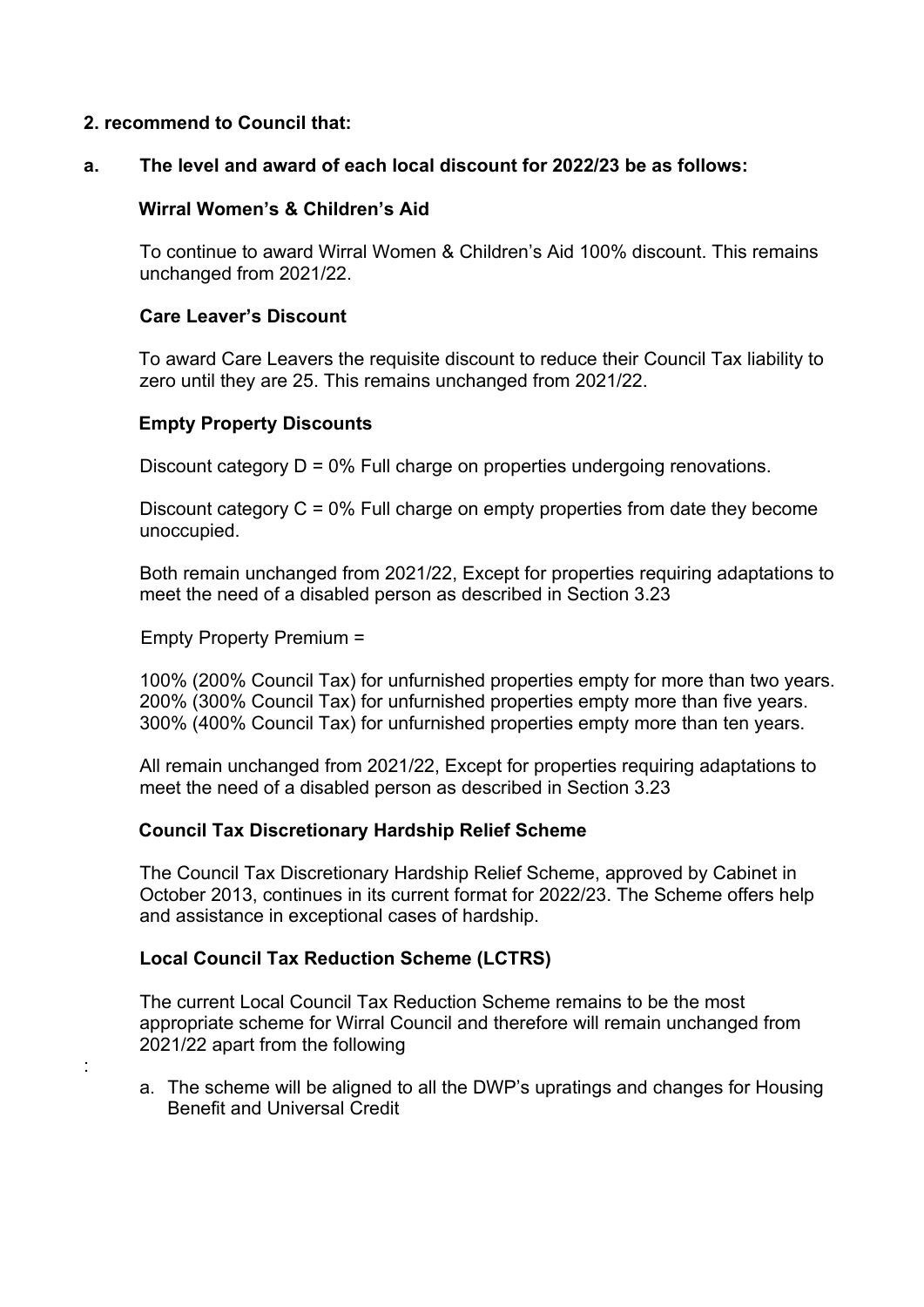### **SUPPORTING INFORMATION**

## **1.0 REASON/S FOR RECOMMENDATION/S**

- 1.1 The Council must agree its Council Tax Base for 2022/23 between the 1 December 2021 and 31 January 2022.
- 1.2. The Council must decide on the level of Local Discounts and Exemptions by 11 March 2022.
- 1.3 The Council must determine annually it's Local Council Tax Reduction Scheme by the 11 March 2022.

# **2.0 OTHER OPTIONS CONSIDERED**

- 2.1 In respect of the Council Tax Base there is a legal requirement that this must be set by 31 January each year, therefore no other option has been considered.
- 2.2. The Local Discounts, Exemptions and the Local Council Tax Reduction Scheme are reviewed annually and could be amended which would have a financial impact for the authority as set out in this report.

# **3.0 BACKGROUND INFORMATION**

- 3.1 The Council has a statutory duty to take decisions each year regarding the administration of Council Tax which must be set by the 11 March each year.
- 3.2 In Accordance with The Local Authorities (Calculation of Council Tax Base) (England) Regulations 2012 SI 2914. The Authority is required to set its Council Tax Base annually in order to determine the appropriate number of properties to be considered for Wirral, the Preceptor Authorities (Police & Crime Commissioner and Fire & Rescue Services) and the Environment Agency (Flood Defence). The Council Tax Base has a direct impact on the Council Tax that will be levied for Wirral for 2022/23.
- 3.3 The Council Tax Base must be determined between the 1 December 2021 & 31 January 2022 and will be used to calculate the Council Tax charges for 2022/23.
- 3.4 The Tax Base calculation process is as follows;
	- Calculate the number of properties on 30 November 2021 and adjust for changes due to demolitions and new builds up to 31 March 2023 which are then converted to a full year Band D equivalent. We also adjust for discounts, exemptions and disabled relief and add any changes expected over the year reflecting the Local Council Tax Reduction Scheme and changes to empty property discounts and premiums.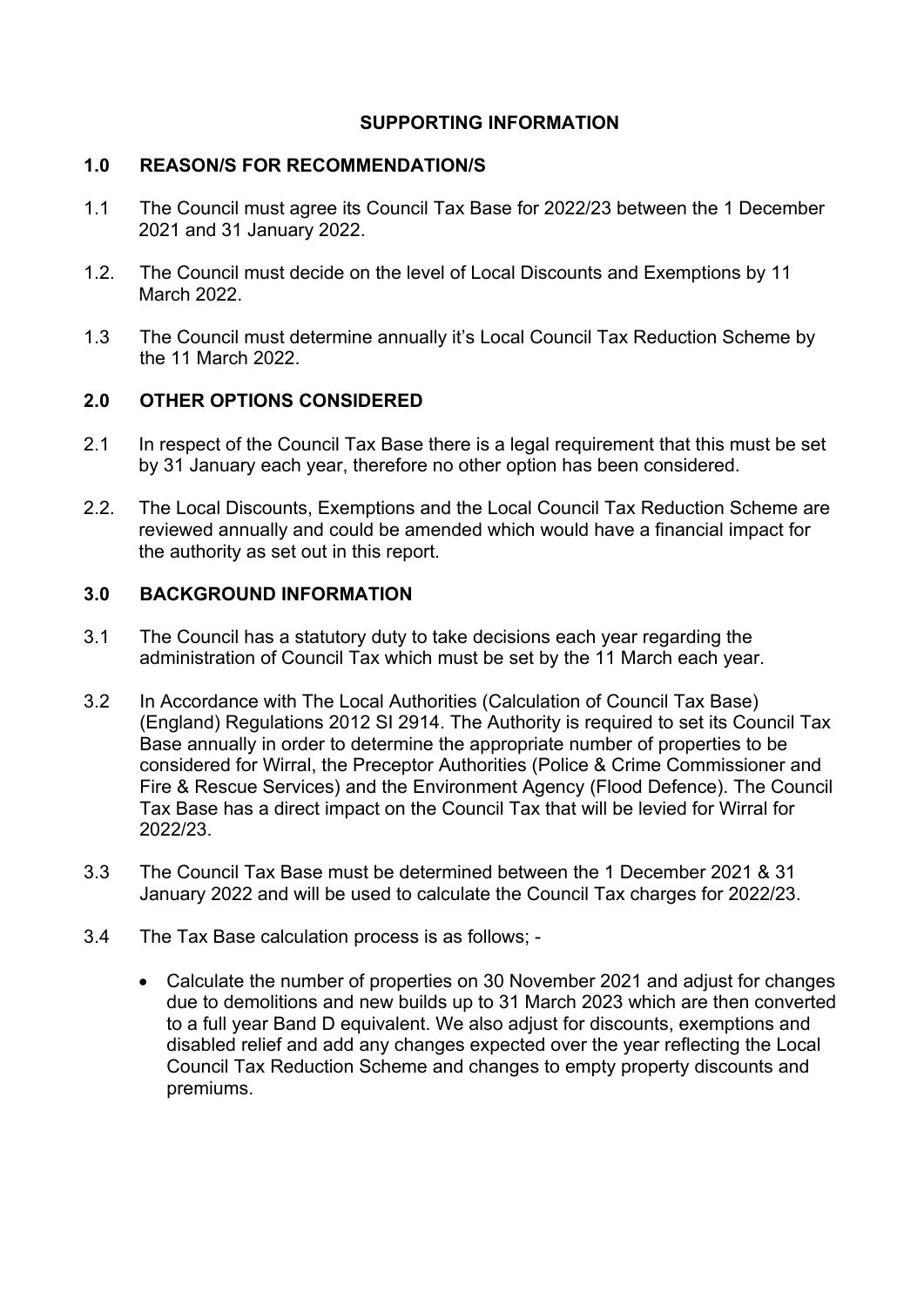- Convert the number of "discounted" dwellings in each Council Tax Band to Band D equivalent.
- Adjust the total number of Band D equivalents by the estimated Council Tax collection rate for the year. The amended calculation is as below and will be utilised in calculating the Council Tax charge for 2022/23.
- 3.5 Forecast properties per Council Tax band within Wirral as at 30 November 2021: -

| rabie I. William Obunch Tax Danungs I Orecast |                 |                   |                |                   |             |              |
|-----------------------------------------------|-----------------|-------------------|----------------|-------------------|-------------|--------------|
| <b>Band</b>                                   | Value (£)       | <b>Properties</b> | Change         | <b>Properties</b> | <b>Band</b> | <b>Ratio</b> |
|                                               |                 | 2021              |                | 2022              | ℅           |              |
| A                                             | $<$ 40,000      | 60,509            | 358            | 60,867            | 40.25       | 6/9          |
| B                                             | 40,001-52,000   | 32,717            | 163            | 32,880            | 21.74       | 7/9          |
| C                                             | 52,001-68,000   | 27,569            | 191            | 27,760            | 18.35       | 8/9          |
| D                                             | 68,001-88,000   | 13,450            | 78             | 13,528            | 8.94        | 9/9          |
| E.                                            | 88,001-120,000  | 8,351             | 48             | 8,399             | 5.55        | 11/9         |
| F                                             | 120,001-160,000 | 4,349             | 13             | 4,362             | 2.88        | 13/9         |
| G                                             | 160,001-320,000 | 3,172             | $\overline{2}$ | 3,174             | 2.11        | 15/9         |
| н                                             | >320,000        | 278               | 0              | 278               | 0.18        | 18/9         |
| Total                                         |                 | 150,395           | 853            | 151,248           | 100.00      |              |

## **Table 1: Wirral Council Tax Bandings Forecast**

3.6 The properties are converted to the Band D equivalent and adjusted for the Local Council Tax Reduction Scheme and other Council Tax Discounts, Exemptions and Disabled Relief and adjusted by the Collection Rate to give the Council Tax Base.

| <b>Band</b>                      | <b>Properties</b><br>2022 | <b>Changes due</b><br>to LCTRS<br>discounts,<br>exemptions | <b>Revised</b><br>property<br>equivalent | <b>Ratio to</b><br><b>Band D</b> | <b>Net Band D</b><br>equivalent |
|----------------------------------|---------------------------|------------------------------------------------------------|------------------------------------------|----------------------------------|---------------------------------|
| A                                | 60,867                    | (24, 803.30)                                               | 36,063.70                                | 6/9                              | 24,042.47                       |
| B                                | 32,880                    | (7,348.68)                                                 | 25,531.32                                | 7/9                              | 19,857.69                       |
| C                                | 27,760                    | (3,944.70)                                                 | 23,815.30                                | 8/9                              | 21,169.16                       |
| D                                | 13,528                    | (1455.61)                                                  | 12,072.39                                | 9/9                              | 12,072.39                       |
| Е                                | 8,399                     | (755.07)                                                   | 7,643.93                                 | 11/9                             | 9,342.58                        |
| F                                | 4,362                     | (288.33)                                                   | 4073.67                                  | 13/9                             | 5,884.19                        |
| G                                | 3,174                     | (220.91)                                                   | 2,953.09                                 | 15/9                             | 4,921.82                        |
| H                                | 278                       | (34.39)                                                    | 243.61                                   | 18/9                             | 487.22                          |
|                                  | <b>Band A Disabled</b>    | (4.3)                                                      | 64.5                                     | 5/9                              | 35.83                           |
| Total                            | 151,248                   | (38, 855.29)                                               | 112,461.51                               |                                  | 97,813.35                       |
| <b>Assumed Collection Rate</b>   |                           |                                                            |                                          | x 97.30%                         |                                 |
| <b>Adjusted Council Tax Base</b> |                           |                                                            |                                          | 95,172.39                        |                                 |

#### **Table 2: Wirral Council Tax Band D calculation 2022/23**

3.7 The Collection Rate is calculated by adding the current expected in-year collection together with the amounts of arrears collected expressed as a percentage of the current net collectable debit.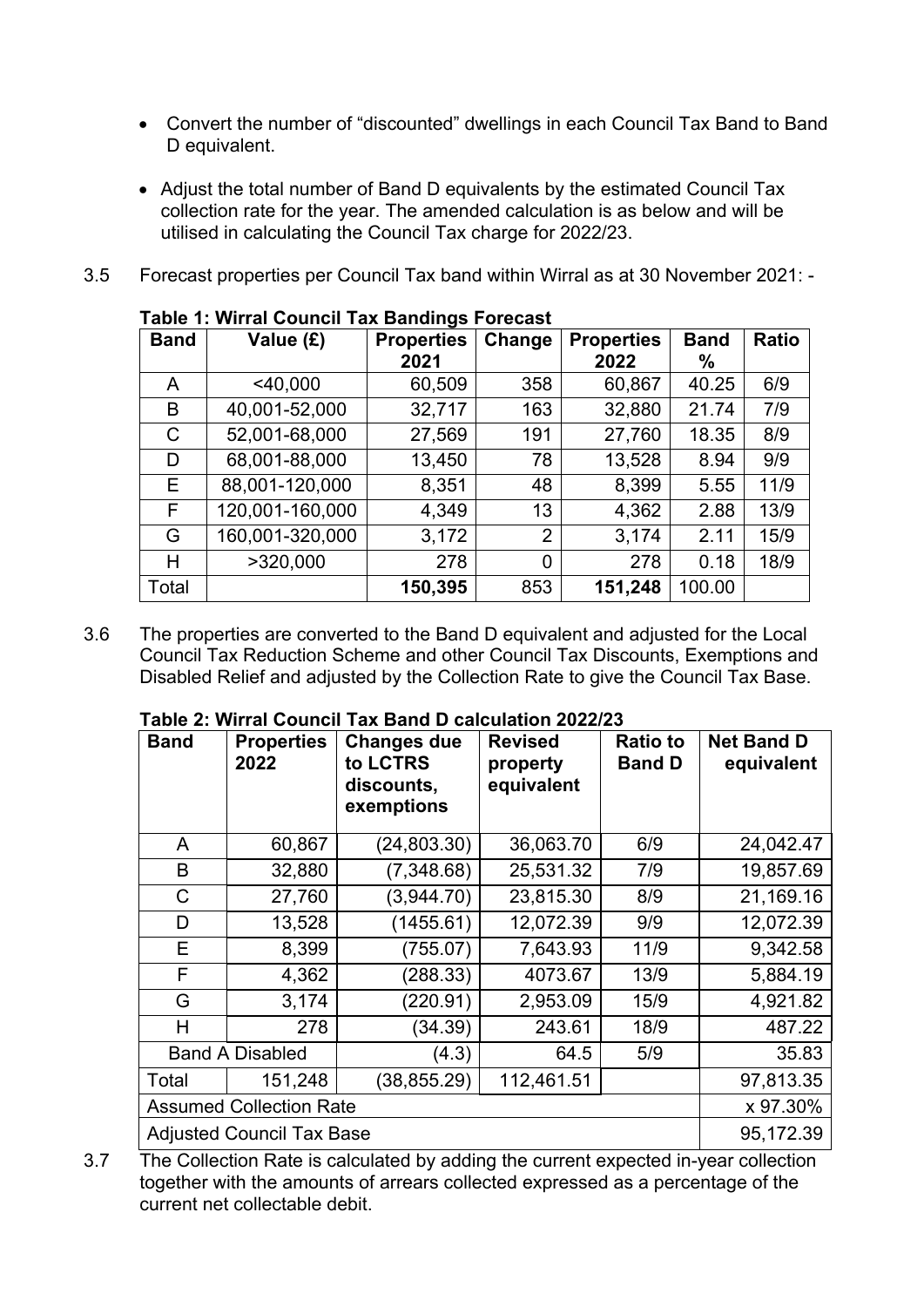- 3.8 Based on previous years' experience it is prudent to apply a collection rate of 97.3% for the forthcoming financial year. Hopefully this will assure that any collection fund surplus/deficit is minimised. This has been reflected in the setting of the Council Tax Base.
- 3.9 The recommended figure for 2022/23 is 95,172.39. Compared to the 2021/22 figure of 94,198.60. This is an increase of 973.79. The Council Tax Base has increased due to an increase in the number of properties, projected number of new builds and a reduction in the number of residents claiming a Council Tax Reduction. The numbers claiming support have reduced since the worst of the economic impacts of the pandemic.
- 3.10 The level of Council Tax is confirmed at Budget Council which for 2022/23 is scheduled for 28 February 2022.

## **COUNCIL TAX LOCAL DISCOUNTS & EXEMPTIONS 2022/23**

- 3.11 Local Discounts and Exemptions are subject to an annual review and impact directly upon the Council Tax income as the cost is fully met by the Council. From 1 April 2013 the Council adopted 0% discount levels for empty properties and properties undergoing construction, where previously they had been exempt for 6 and 12 months respectively thus receiving a 100% discount. This report reviews the levels of specific local discounts. Any amendment or granting of discount agreed as part of this report will come into force from 1 April 2022.
- 3.12. Local Discounts can be granted under Section 13a of the Local Government Act 1992. The Local Government Finance Act 2012 introduced changes in national Council Tax discounts and exemptions. These were considered and adopted for 2013/14 by Cabinet on 24 January 2013 and cover the level of discount awarded on empty properties and the premium charged on long term empties. Wirral chose to maximise the amount payable in each category and must review its charges each year.

### **A LOCAL DISCOUNTS - LOCAL GOVERNMENT ACT 1992**

3.13 Local Discounts, as used by Wirral, are granted under Section 13a of the Local Government Act 1992 and reviewed annually. Amounts detailed below.

| Table 3: Local Government Act 1992 Local Discounts in Wirral |
|--------------------------------------------------------------|
|--------------------------------------------------------------|

| Wirral Women & Children's Aid               | 4,500   |
|---------------------------------------------|---------|
| Council Tax Discretionary Relief (Hardship) | 50,000  |
| Care Leaver's Discount                      | 126,000 |
| Total                                       | 180,500 |

### **Wirral Women & Children's Aid**

3.14 Cabinet on 22 July 2004 awarded a local discount to Wirral Women's and Children's Aid, the discount leaving no Council Tax to pay, based on the valuable work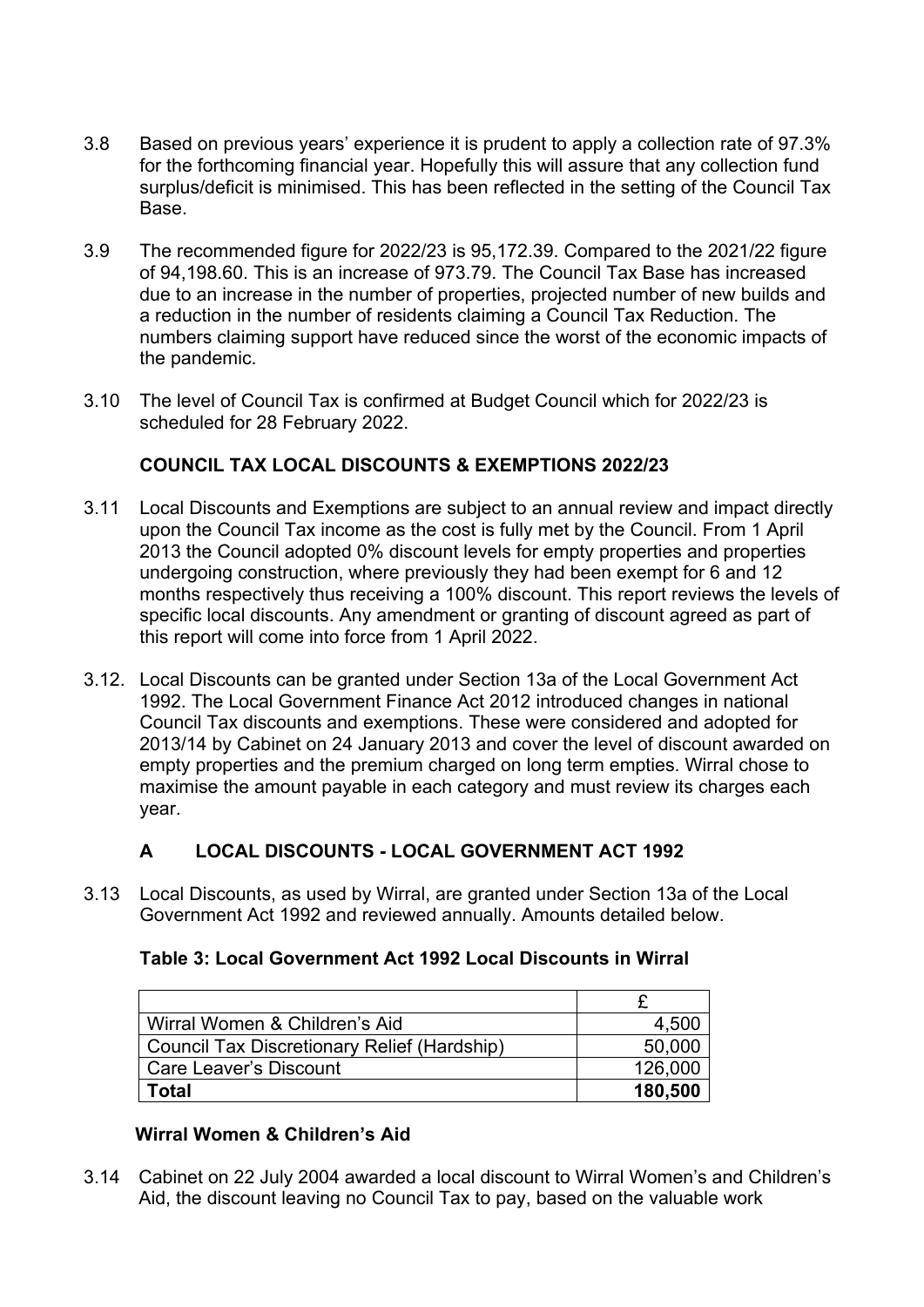undertaken at the premises. The circumstances have remained unaltered, and the cost of the award is currently £4,500. A decision is required as to whether this discount continues for 2022/23

### **Council Tax Discretionary Hardship Relief**

3.15 Regulations allow that a discount can be granted to an individual in a case of extreme hardship, covered by the Council's Council Tax Discretionary Relief policy (minute 71, 10 October 2013) or alternatively a discount can be granted to all empty properties within a specific area, such as a clearance area. This can give more flexibility to the Council which has to fund any locally defined discounts. A decision is required as to whether Council Tax Discretionary Hardship Relief continues in its current format for 2022/23.

### **Care Leaver's Discount**

3.16 A local discount is currently awarded to Care Leavers removing the requirement to pay Council Tax from Care Leavers until they become 25. The discount is awarded after all other reliefs and discounts have been granted and recognises the financial burden that leaving care can cause. This remains unaltered from last year and the cost of the award is currently £126,000 A decision is required as to whether this discount continues for 2022/23.

## **B DISCOUNTS & EXEMPTIONS - LOCAL GOVERNMENT ACT 2012**

3.17 The Local Government Finance Act 2012 introduced changes in national Council Tax discounts and exemptions which gave the option to Local Authorities to exercise discretion in setting the level of discount on certain types of property. These were considered and adopted by Cabinet on 24 January 2013 (minute 166) for the 2013/14 financial year and have continued in subsequent years. Wirral chose to maximise the charges it raises by minimising the discount awarded, i.e., 0%.

| Income from minimising discounts                                |           |
|-----------------------------------------------------------------|-----------|
| Empty properties – unoccupied/renovation (Discount $C+D$ ) = 0% | 2,725,000 |
| Empty property – premium of 100% (Council Tax charge 200%)      | 204,000   |
| Empty property – premium of 200% (Council Tax charge 300%)      | 622,000   |
| Empty property – premium of 300% (Council Tax charge 400%)      | 443,000   |
| <b>Total</b>                                                    | 3,994,000 |

### **Empty Properties Discount**

3.18 The changes allowed by the 2012 Act covered charges made against empty property and second homes. In broad terms this removed the exempt classifications A and C and allowed Councils to define their own level of discounts re-categorising them as discounts C and D. The Regulations also allowed Councils to apply a premium on properties that had been empty for more than two years and from 2020 those empty for over 5 years and from 2021 those empty over 10 years.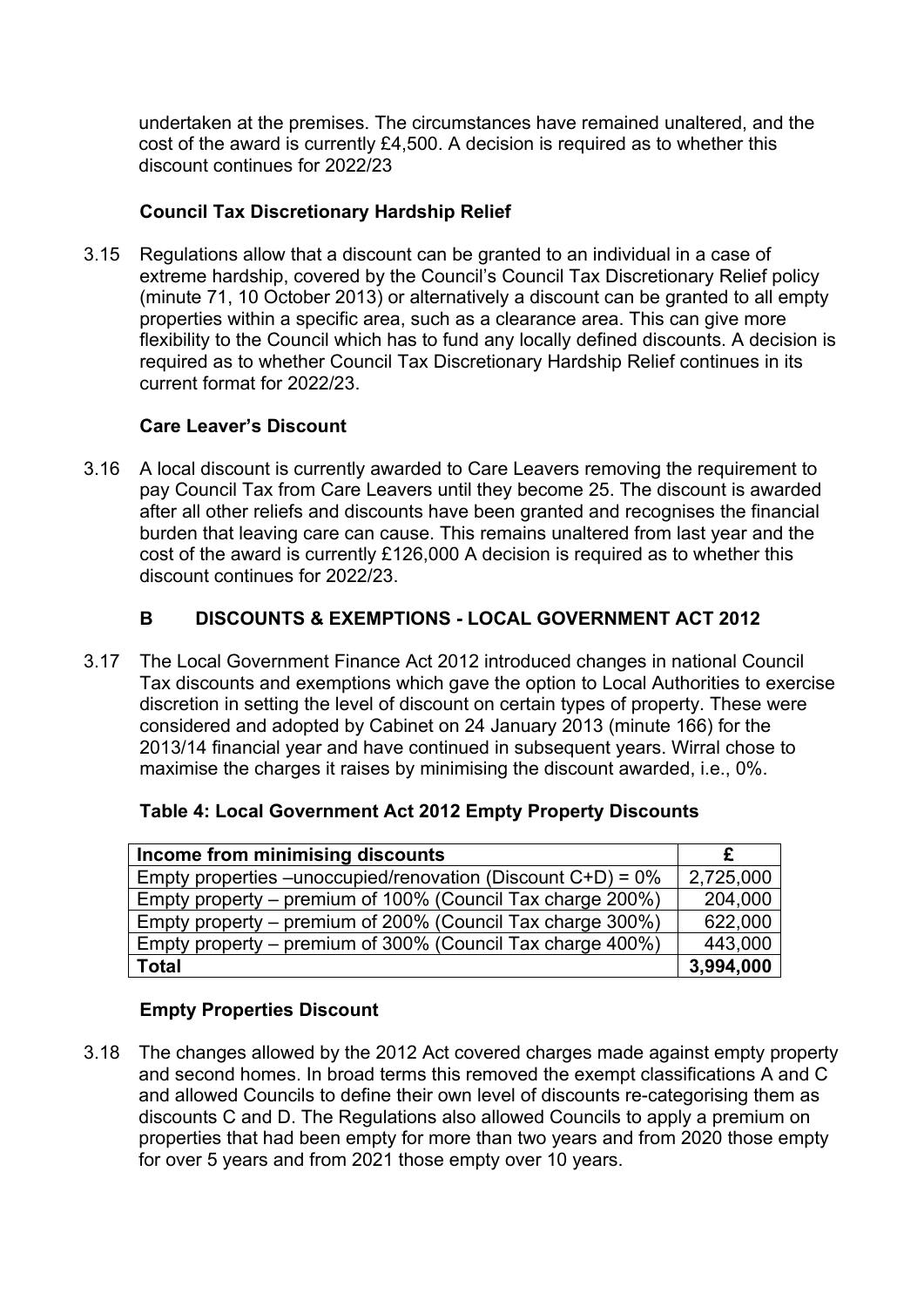- 3.19 The Council chose to award 0% discount (Discount D) full charge on properties undergoing renovations which were previously entitled to a 12-month exemption, or 100% discount.
- 3.20 The Council chose to similarly award a 0% discount (Discount C) full charge on empty properties that had previously been exempt for the first six months that they were empty, or 100% discount.
- 3.21 The Council has previously chosen to use its powers to date to charge the maximum amount of Premium on properties that have been -
	- empty for more than two years which is 100% (200% of the Council Tax payable)
	- empty for more than 5 years a 200% premium (300% of the Council Tax).
	- empty for over 10 years 300% (400% of the Council Tax).

The aim is to encourage prompt property re-occupation and discourage properties being held empty by speculators waiting for an increase in values. To remove the Premiums would cost £1.269M in lost potential Council Tax income.

- 3.22 An exception to the premium is allowed in circumstances prescribed within the regulations. Wirral also has the power to establish locally determined exceptions to the premium, to date none have been created.
- 3.23 It is proposed to implement such a discretionary exception under Section 11A Local Government Finance Act 1992 in specific circumstances. This proposal arises from an unforeseen consequence of the council's policy of the implementation of Council Tax Empty property charges under this Section.

The circumstance is where a property is empty only because the property requires adaptations to meet the needs of a disabled person who will be occupying the property as soon as the adaptations are completed. The person must have liability for an existing dwelling and therefore this measure will alleviate the need for a chargepayer to pay council tax on two properties whilst awaiting adaptations to be made to a dwelling to meet their specific needs.

In this strictly defined circumstance, no charge will be made. The adapted property must be eligible for a Band Reduction due to the Disabled adaptations once the property is occupied.

The cost of this measure will be monitored and reported annually as part of the Tax Base Setting process

#### **C LOCAL COUNCIL TAX REDUCTION SCHEME**

3.24 Central Government abolished Council Tax Benefit (CTB) on 31 March 2013 and tasked each administering Council to formulate an individual Local Scheme to replace it. At the same time Central Government reduced the grant they awarded to Councils for CTB by 10%. The Government also stated that any Local Council Tax Reduction Scheme devised should leave pensioners no worse off than they were under the 2012/13 CTB scheme. The option was also given to define vulnerable groups and offer the groups the same level of protection as pensioners. Wirral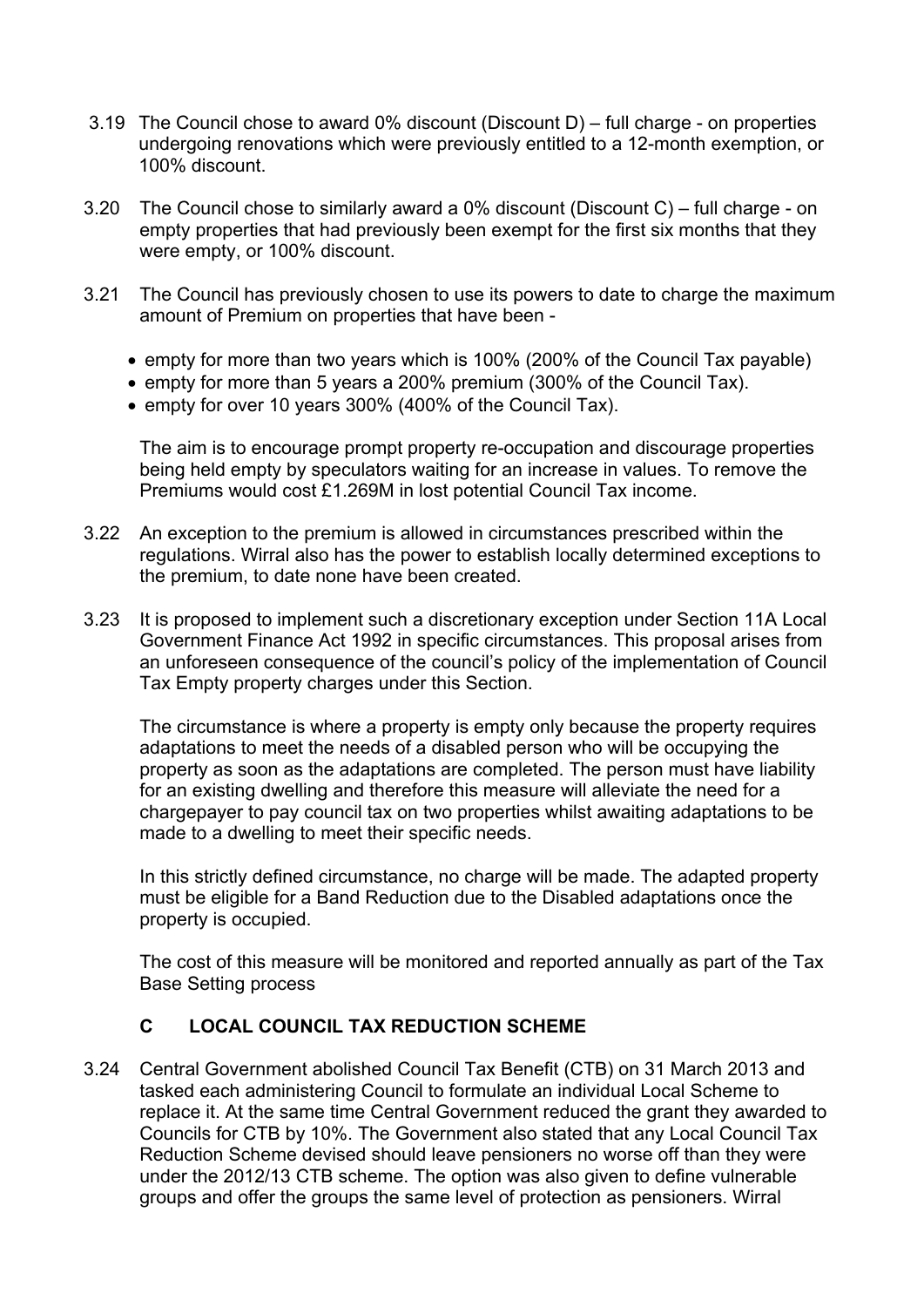designated persons classed as disabled or with disabled children as vulnerable in 2013/14. The Scheme must be approved each year prior to the year it will be applied.

- 3.25 Having regard to the financial pressures the Council resolved, on 28 January 2013, that it could not find funding from its existing budgets to make up the shortfall caused by the Government's changes and decided to pass on the reduction to Local Council Tax Reduction Scheme recipients. This resulted in non-vulnerable working age claimants paying a minimum of 22% of the Council Tax charge.
- 3.26 Cabinet agreed on the 4 November 2019 that this minimum amount be reduced from 22% to 12%. This has helped some of the poorest households in the borough.
- 3.27 The Scheme, its impacts and costs are continually monitored and need to be annually reviewed and approved prior to the year it will be applied.

### **4.0 FINANCIAL IMPLICATIONS**

- 4.1 The Council Tax Base is used to calculate Council Tax levels for 2022/23. Failure to comply with timescales could delay Council Tax bills with the potential to affect collection and cash-flow. On the assumption that the levels of support under the Local Council Tax Reduction Scheme and the Discounts and Exemptions are adopted the Council Tax Base will be increased by 1% from 2021/22.
- 4.2. For Local Discounts variations to the discount levels will either generate additional or less income. The cost of local discounts is met in full by the Council and do not impact upon the Council Tax Base. Any saving to the Council will result in an increase in the amount payable by the charge payer.

| Wirral Women & Children's Aid               | 4.500   |
|---------------------------------------------|---------|
| Council Tax Discretionary Relief (Hardship) | 50,000  |
| Care Leaver's Discount                      | 126,000 |
| Total                                       | 180,500 |

#### **Table 5: Local Government Act 1992 Local Discounts**

#### **Table 6: Local Government Act 2012 Empty Property Discounts/ Charges**

| Income from minimising discounts                                |           |
|-----------------------------------------------------------------|-----------|
| Empty properties – unoccupied/renovation (Discount $C+D$ ) = 0% | 2,725,000 |
| Empty property – premium of 100% (200% Council Tax)             | 204,000   |
| Empty property -premium of 200% (300% Council Tax)              | 622,000   |
| Empty property -premium of 300% (400% Council Tax)              | 443,000   |
| <b>Total</b>                                                    | 3,994,000 |

4.3 The proposed changes to how Empty Properties are charged whilst awaiting Disabled adaptations will have a minimal impact as only one case has been identified to date, the cost of the additional relief will be monitored and reported annually.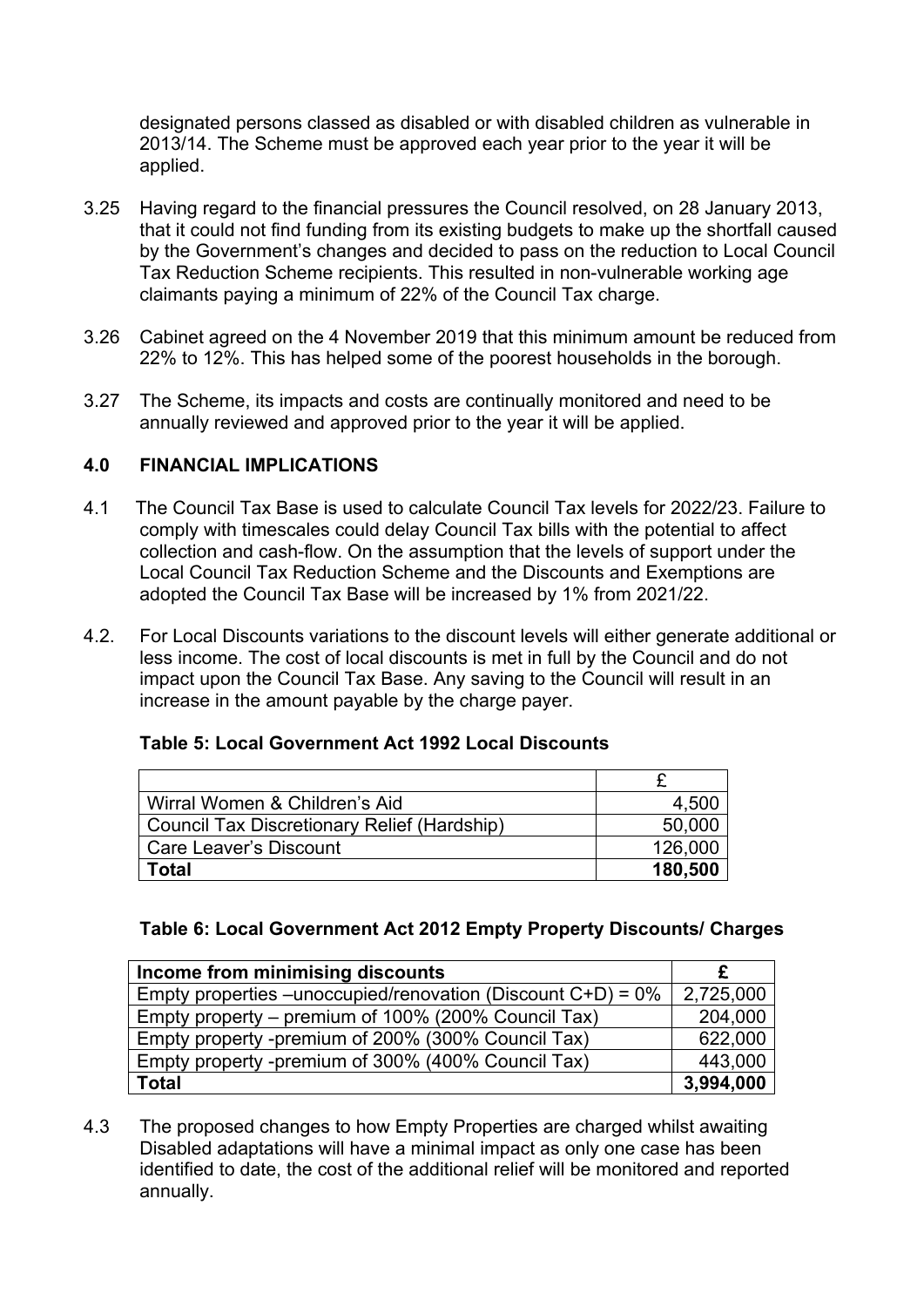### **5.0 LEGAL IMPLICATIONS**

- 5.1 The legislation requiring this calculation is the Local Authorities (Calculation of Council Tax Base) Regulations 1992. This requires the Authority to set and declare the Tax Base it will use to calculate the Council Tax level between the 1 December and 31 January in the financial year preceding the tax.
- 5.2 The Local Government Finance Act 1992 as amended makes provision for the determination by Council of Local Discounts and the Local Council Tax Reduction Scheme in respect of Council Tax by 11 March

### **6.0 RESOURCE IMPLICATIONS: STAFFING, ICT AND ASSETS**

6.1 There are no IT, asset or specific staffing implications arising directly from this report.

### **7.0 RELEVANT RISKS**

- 7.1 If the Council Tax Base figure is not declared by 31 January 2022 the Council and Preceptor Authorities will be unable to make considered budgetary decisions that could delay the Council Tax bills and income streams for 2022/23.
- 7.2. In respect of Local Discounts and Exemptions the changes made to domestic empty property charges are expected to generate over £3.994M of additional Council Tax charges. Any changes to the current level of discounts or reduction to the Empty Premium would see a reduction in Council Tax raised and the income lost would have to be replaced by an alternative income stream or a reduction in spending.
- 7.3 The Local Council Tax Reduction Scheme provides vital support to low-income families across the Borough. A scheme needs to be approved annually as part of the budget setting process.
- 7.4 The ongoing effect of the Covid 19 crisis is still uncertain in terms of the number of people who will continue to be eligible for Council Tax Support in both the current and the future financial year, however it is not expected to have a detrimental impact on the Council Tax Base going forward.

### **8.0 ENGAGEMENT/CONSULTATION**

8.1 No consultation is required in the calculation of the Tax Base. The Discount and Exemptions are proposed to be maintained at the previous year's level and no direct consultation has been undertaken on discount levels. The level of changes for discounts and exemptions were consulted upon in 2012/13 and no specific consultation has been undertaken as they are not proposed to be changed. A consultation did take place in 2019/20 on the changes to the Council Tax Reduction Scheme but the numbers who took part in the consultation were not sufficient for any meaningful data to be reported. However, there were no adverse comments.